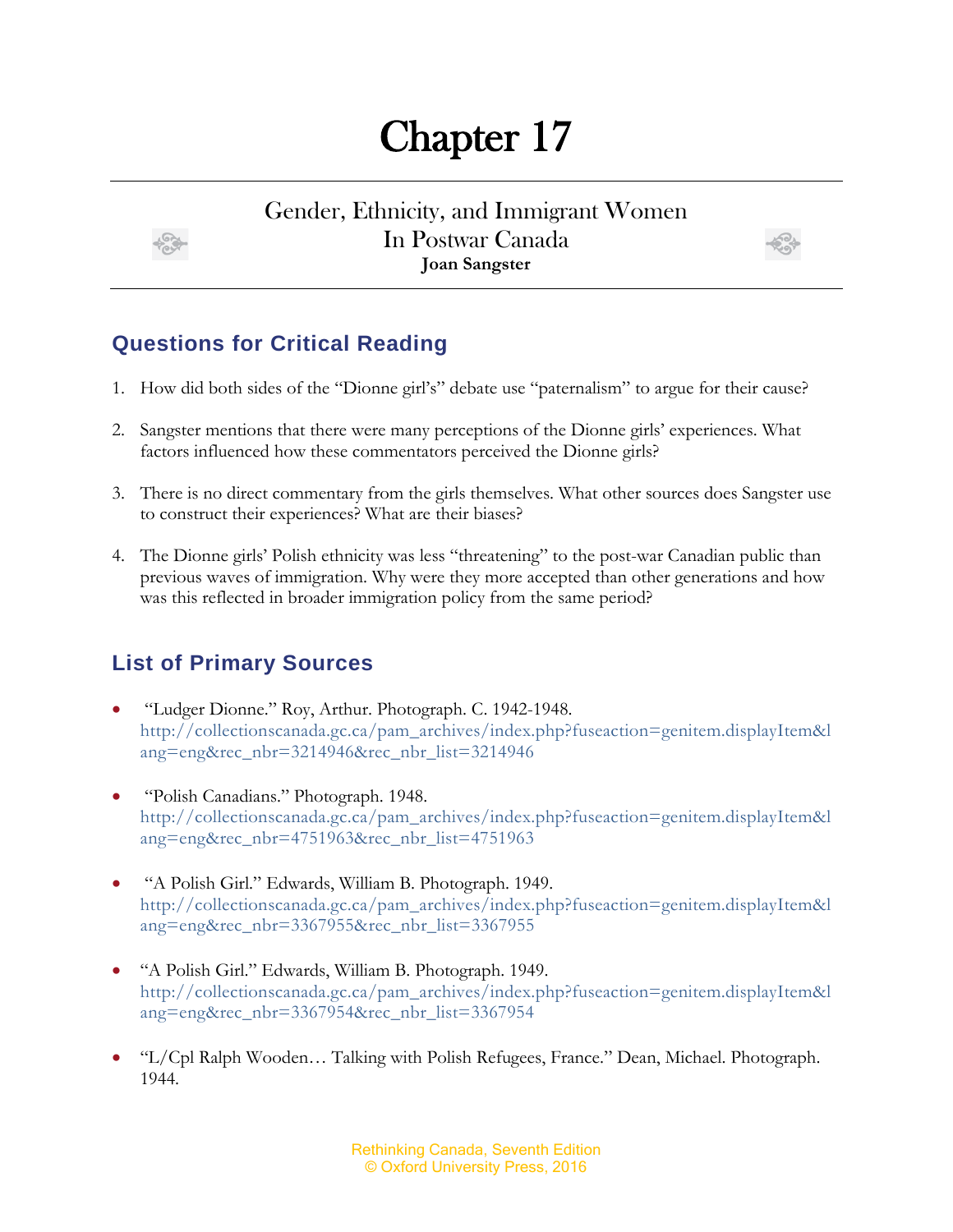[http://collectionscanada.gc.ca/pam\\_archives/index.php?fuseaction=genitem.displayItem&l](http://collectionscanada.gc.ca/pam_archives/index.php?fuseaction=genitem.displayItem&lang=eng&rec_nbr=3396219&rec_nbr_list=3396219) [ang=eng&rec\\_nbr=3396219&rec\\_nbr\\_list=3396219](http://collectionscanada.gc.ca/pam_archives/index.php?fuseaction=genitem.displayItem&lang=eng&rec_nbr=3396219&rec_nbr_list=3396219)

- "Corporals Dave Murrie and Andy Jansen Chatting with Polish Refugees, France." Dean, Michael M. Photograph. 1944. [http://collectionscanada.gc.ca/pam\\_archives/index.php?fuseaction=genitem.displayItem&l](http://collectionscanada.gc.ca/pam_archives/index.php?fuseaction=genitem.displayItem&lang=eng&rec_nbr=3396217&rec_nbr_list=3396217) [ang=eng&rec\\_nbr=3396217&rec\\_nbr\\_list=3396217](http://collectionscanada.gc.ca/pam_archives/index.php?fuseaction=genitem.displayItem&lang=eng&rec_nbr=3396217&rec_nbr_list=3396217)
- "Mrs. Anna Czerwinski Displaying a Doll that She Has Dressed in the National Dress of Her Polish Homeland." Photograph. 1955-1965. [http://collectionscanada.gc.ca/pam\\_archives/index.php?fuseaction=genitem.displayItem&l](http://collectionscanada.gc.ca/pam_archives/index.php?fuseaction=genitem.displayItem&lang=eng&rec_nbr=4369958&rec_nbr_list=4369958) [ang=eng&rec\\_nbr=4369958&rec\\_nbr\\_list=4369958](http://collectionscanada.gc.ca/pam_archives/index.php?fuseaction=genitem.displayItem&lang=eng&rec_nbr=4369958&rec_nbr_list=4369958)
- "Portrait of Three Female Railroad Workers at the Stelco Steel Company, Posing with their Shovels." Jaques, Ronny. Photograph. 1944. [http://collectionscanada.gc.ca/pam\\_archives/index.php?fuseaction=genitem.displayItem&l](http://collectionscanada.gc.ca/pam_archives/index.php?fuseaction=genitem.displayItem&lang=eng&rec_nbr=3198039&rec_nbr_list=3198039) [ang=eng&rec\\_nbr=3198039&rec\\_nbr\\_list=3198039](http://collectionscanada.gc.ca/pam_archives/index.php?fuseaction=genitem.displayItem&lang=eng&rec_nbr=3198039&rec_nbr_list=3198039)
- "Female Munitions Worker and Former Beauty Parlor Operator Sophie O'Kowinski reaming a Bren Gun Barrel." NFB. Photograph. 1943. [http://collectionscanada.gc.ca/pam\\_archives/index.php?fuseaction=genitem.displayItem&l](http://collectionscanada.gc.ca/pam_archives/index.php?fuseaction=genitem.displayItem&lang=eng&rec_nbr=3197063&rec_nbr_list=3197063) [ang=eng&rec\\_nbr=3197063&rec\\_nbr\\_list=3197063](http://collectionscanada.gc.ca/pam_archives/index.php?fuseaction=genitem.displayItem&lang=eng&rec_nbr=3197063&rec_nbr_list=3197063)
- "Photo de Mme Alice Szczech, ouvriere du rail a la Stelco Steel Company." NFB. Photograph. 1944. [http://collectionscanada.gc.ca/pam\\_archives/index.php?fuseaction=genitem.displayItem&l](http://collectionscanada.gc.ca/pam_archives/index.php?fuseaction=genitem.displayItem&lang=eng&rec_nbr=3628180&rec_nbr_list=3628180) [ang=eng&rec\\_nbr=3628180&rec\\_nbr\\_list=3628180](http://collectionscanada.gc.ca/pam_archives/index.php?fuseaction=genitem.displayItem&lang=eng&rec_nbr=3628180&rec_nbr_list=3628180)
- "Dutch Immigrants Arrive at Quebec." Hunter, George. Photograph. 1947. [http://collectionscanada.gc.ca/pam\\_archives/index.php?fuseaction=genitem.displayItem&l](http://collectionscanada.gc.ca/pam_archives/index.php?fuseaction=genitem.displayItem&lang=eng&rec_nbr=3367678&rec_nbr_list=3367678) [ang=eng&rec\\_nbr=3367678&rec\\_nbr\\_list=3367678](http://collectionscanada.gc.ca/pam_archives/index.php?fuseaction=genitem.displayItem&lang=eng&rec_nbr=3367678&rec_nbr_list=3367678)
- "Woman Worker Operates Combing Machine at the Montreal Cottons Textile Factory." Morant, Nicholas. Photograph. c. 1945. [http://collectionscanada.gc.ca/pam\\_archives/index.php?fuseaction=genitem.displayItem&l](http://collectionscanada.gc.ca/pam_archives/index.php?fuseaction=genitem.displayItem&lang=eng&rec_nbr=3192142&rec_nbr_list=3192142) [ang=eng&rec\\_nbr=3192142&rec\\_nbr\\_list=3192142](http://collectionscanada.gc.ca/pam_archives/index.php?fuseaction=genitem.displayItem&lang=eng&rec_nbr=3192142&rec_nbr_list=3192142)

## **Multimedia Resources**

- Polish Immigration History [www.bac-lac.gc.ca/eng/discover/immigration/history-ethnic-cultural/pages/polish.aspx](http://www.bac-lac.gc.ca/eng/discover/immigration/history-ethnic-cultural/pages/polish.aspx)
- Archival Sources for the Study of Polish Canadians <http://biblioteka.info/archive.htm>